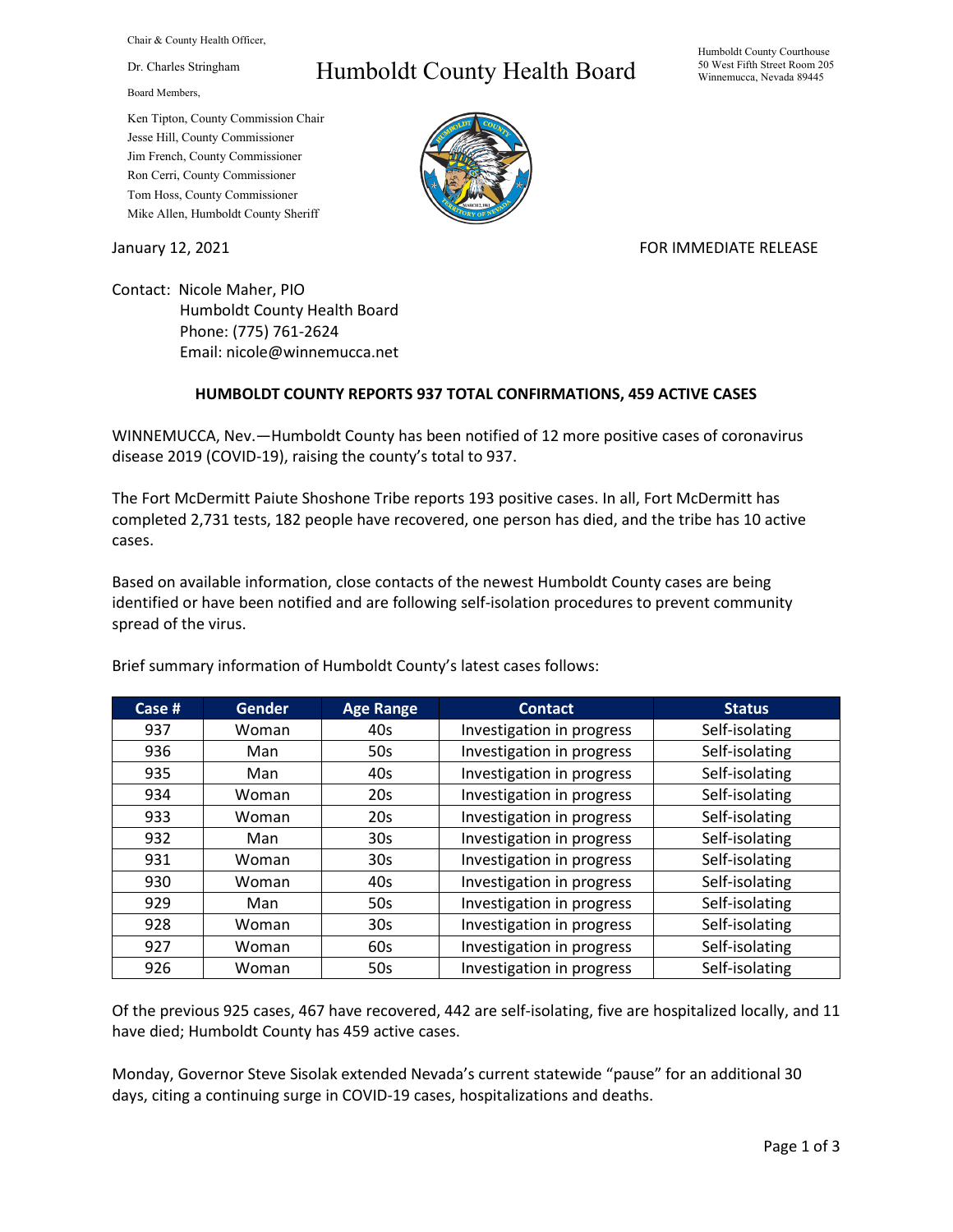Per the state's guidelines, businesses including bars, restaurants, gyms and casinos must continue to operate at 25 percent capacity. Public gatherings will remain at 50 persons or less and private gatherings will continue to be limited to 10 persons or less from no more than two households.

The governor said cases, hospitalizations and deaths are expected to increase over the next four weeks—something that Humboldt County Health Officer Charles Stringham shared with health board members last Thursday.

Dr. Stringham said Humboldt County has not seen the full effect from the winter holidays, including New Year's celebrations.

"It takes about five weeks for us to see the full cycle come into play, from exposure, to infection, symptoms and illness and finally hospitalizations for those who will be most severely affected," he said.

Dr. Stringham asked residents to do their best to abide by the "pause" recommendations, by limiting their non-household gatherings as much as possible.

"Every little decision counts in this fight," he said. "Even one phone call versus a visit may mean the difference between health or sickness for a person."

Dr. Stringham reminded residents that the state's mask mandate is still in effect. He also called on residents to maintain an appropriate social distance and wash their hands frequently.

Currently, the statewide test positivity rate is 21.1 percent; in Humboldt County, the rate is 25.7 percent. Humboldt County's continues to have the third highest rate in the state.

To prevent the spread of COVID-19 in Humboldt County:

- Stay home to limit exposure, and wear a facial covering if going out in public is necessary.
- Maintain 6 feet of distance from other people at all times.
- Wash hands often with soap and water for at least 20 seconds. If soap and water are not available, use an alcohol-based hand sanitizer.
- Avoid visiting sick people or those who are self-isolating.
- Avoid touching eyes, nose, and mouth.
- Cover coughs and sneezes with a tissue, and throw the tissue in the trash.
- Clean and disinfect frequently touched objects and surfaces.
- Self-isolate if they have had a known exposure, or if they are awaiting COVID-19 test results.
- Stay informed. The COVID-19 situation is changing frequently. Up-to-date information is available on the Centers for Disease Control and Prevention (CDC) [website.](http://www.cdc.gov/coronavirus/2019-ncov/index.html)

COVID-19 testing locations in Humboldt County include:

- **Humboldt General Hospital Screening Clinic** Offers drive-thru screening for asymptomatic persons from 8 a.m. to 5 p.m. Monday through Friday (closed from noon to 1 p.m. for lunch), and byappointment screening with a provider for symptomatic persons from 8 a.m. to 5 p.m. Monday through Friday (closed from noon to 1 p.m. for lunch; call 775-623-5222, ext. 1379 to schedule an appointment). Located at 51 E. Haskell Street, across from Humboldt General Hospital.
- **Golden Valley Medical Center** Private clinic owned by Nevada Gold offers screening for